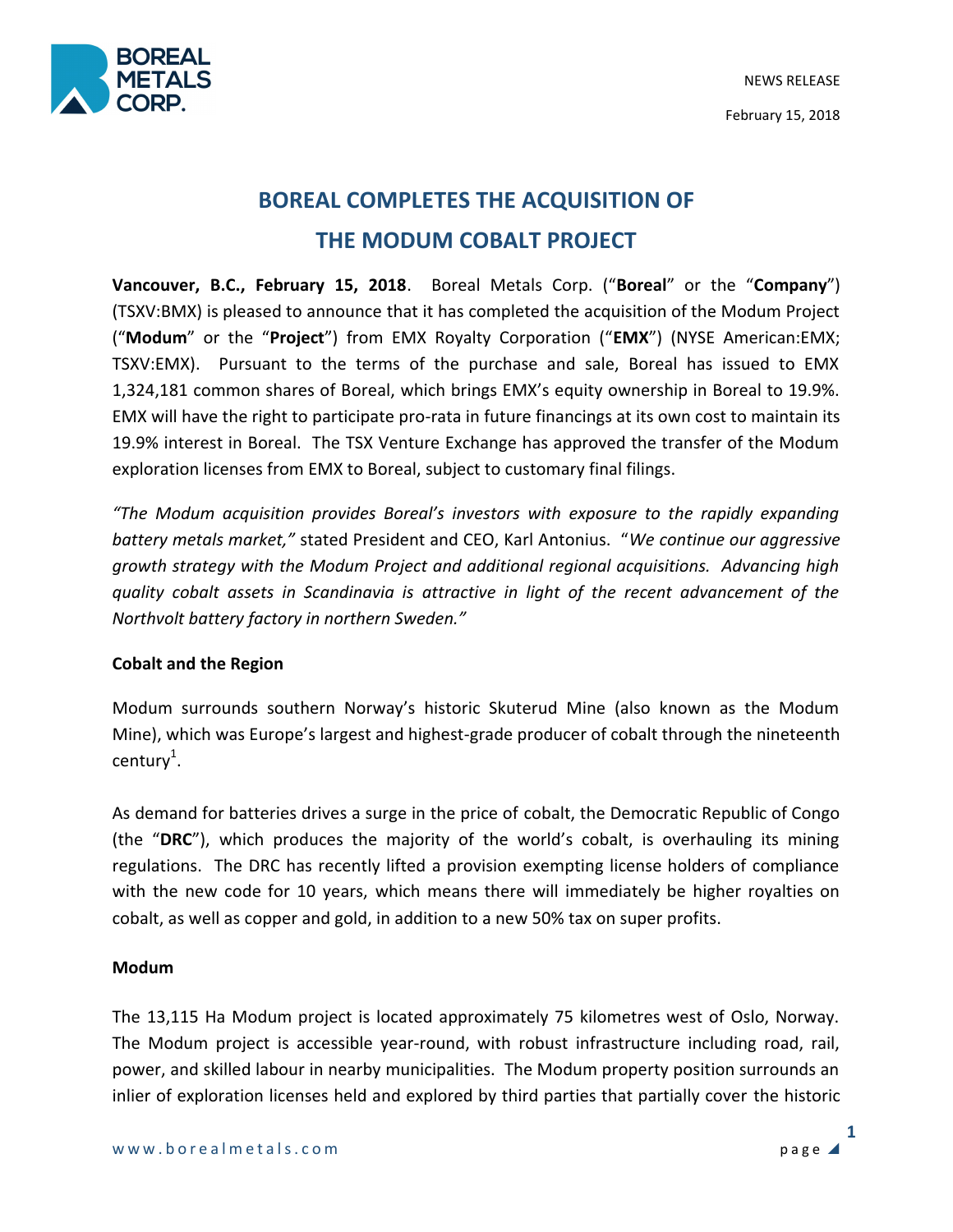

Skuterud Mine. Historic mine workings, prospects and trends of mineralization extend onto the Boreal property.

The cobalt deposits in the Modum District are hosted in steeply dipping, north-south trending Mesoproterozoic sedimentary rocks known locally as "fahlbands". These rocks are intruded by mafic and ultramafic rocks and contain widespread albitization and sulfide mineralization, similar to other cobalt deposits in the region. The most prominent of the sulfide-bearing fahlbands hosts the mineralization at Skuterud which can be tracked for 12 kilometres along strike with an average thickness of 100 to 200 meters. Mineralization in the fahlbands occurs as disseminated sulfides, sulfide replacement zones, sulfide-rich veins developed within shear zones, and as structurally controlled lenses that occupy fold hinges.

Cobalt mineralization was discovered at the Skuterud Mine in 1772 (also known as the Modum Mine), which is the type locality of the mineral Skuterudite (CoAs<sub>3</sub>)<sup>1</sup>. Production from open pits commenced in 1776 but mining transitioned underground in 1827 and continued through 1898. It is estimated that the Skuterud Mine supplied over 80% of the world's commercially produced cobalt in the 1820s and 1830s with some byproduct copper<sup>1</sup>. Sandstad et al., 2012 estimate a total production of approximately 1 Mt at 0.2% cobalt based on historical mining reports<sup>2</sup>. Copper (up to 1-2%) and locally gold (several ppm) were present in Modum ores, but there are no records for production of these elements $^{1,2}$ .

Only limited modern exploration has taken place at Modum. In 2013, an aeromagnetic geophysical survey (200m line spacing) covering the entire Boreal land position was commissioned by the Geological Survey of Norway (NGU). In 2016, a 1:100,000 scale geological map was published by the NGU. Drilling programs have been recently conducted on inlier claims that cover about 20% of the prospective strike length at Modum. However, much of the remaining strike length, including the extensions onto Boreal ground, has never been drill tested before. Importantly, gold is known to accompany the cobalt mineralization, and precious metal potential remains largely unassessed at this time.

 $\overline{a}$ 

<sup>1</sup> *Horneman, H.H., 1936, Report on the cobalt mines at Modum, collected from different sources: Mining Archive Report BA 596, 17 p. (Available from the Geological Survey of Norway in Trondheim.)*

<sup>2</sup> *Sandstad, J.S., Bjerkgård, T., Boyd, R., Ihlen, P., Korneliussen A., Nilsson, L. P., Often, M., Eilu, P. & Hallberg, A., 2012. Metallogenic areas in Norway. Geological Survey of Finland, Special Paper 53, 35-138, 82 figures and 15 tables*.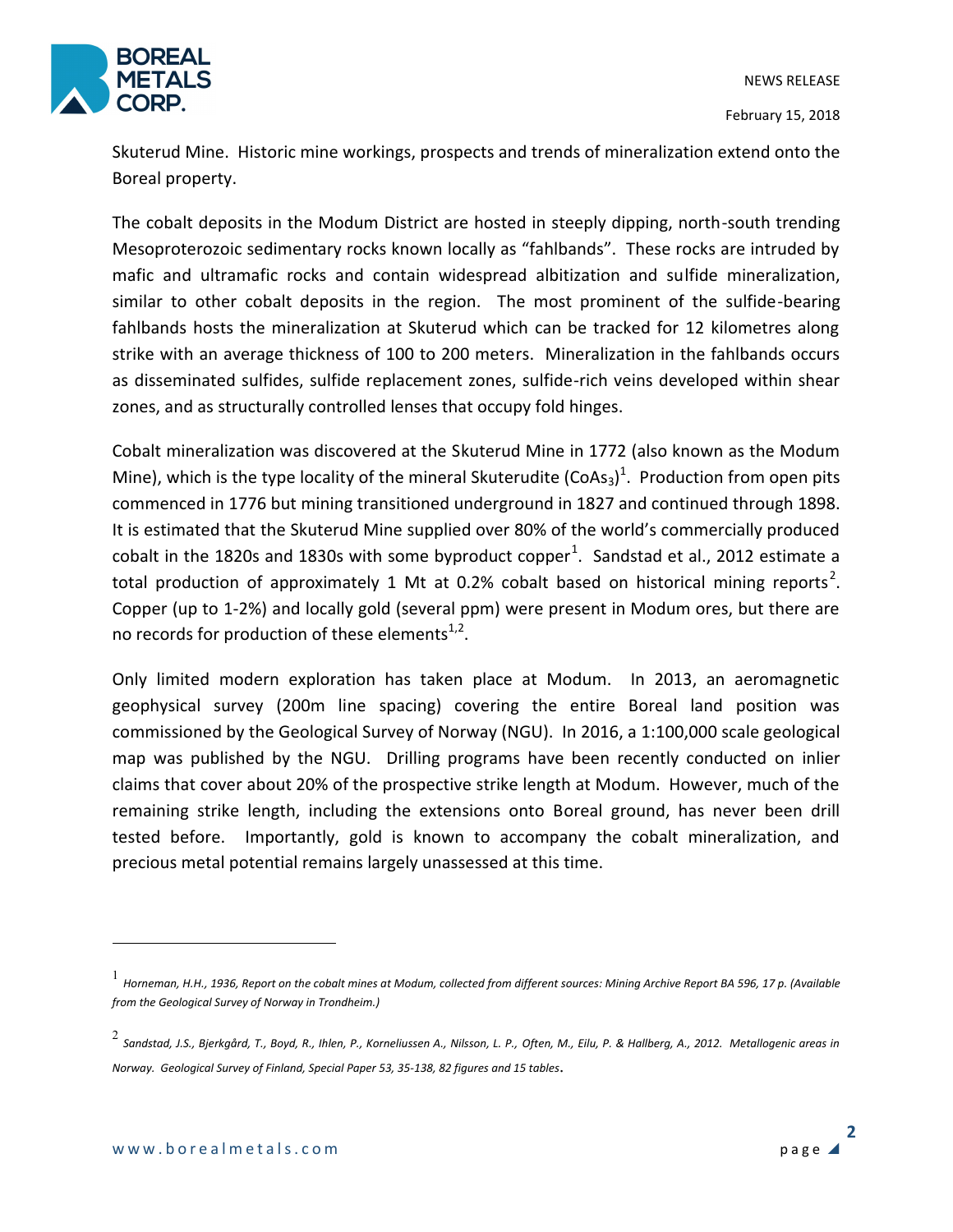

Reference to the adjacent Skuterud mine property provides context for the Modum Project, which occurs in a similar geological setting. However, this is not necessarily indicative that the Project hosts mineralization with similar tonnage or grade.

### **About Boreal Metals Corp.**

Boreal is a mineral exploration company focused on the discovery of zinc, copper, silver, gold and cobalt deposits in exceptional, historical mining project areas spanning Sweden and Norway. The Company aims to discover new economic mineral deposits in known mining districts that have seen little or no modern exploration. The Company is led by an experienced management and technical team, with successful track records in mineral discovery, mining development and financing.

#### **Qualified Person**

Daniel MacNeil, P.Geo, a Qualified Person as defined by National Instrument 43-101, has read and approved all technical and scientific information related to the Modum project contained in this news release. Mr. MacNeil is Vice President Exploration for Boreal Metals Corp.

#### **On behalf of Boreal Metals Corporation**

Karl Antonius, President

For more information on Boreal please visit the Company website at www.borealmetals.com or contact Alexandra Woodyer Sherron at +1.604.922.8810 or info@borealmetals.com.

*Neither TSX Venture Exchange nor its Regulation Services Provider (as that term is defined in the policies of the TSX Venture Exchange) accepts responsibility for the adequacy or accuracy of this release.* 

#### **Cautionary Note Regarding Forward-Looking Statements**

This news release contains certain statements that may be deemed "forward-looking statements". Forwardlooking statements are statements that are not historical facts and are generally, but not always, identified by the words "expects", "plans", "anticipates", "believes", "intends", "estimates", "projects", "potential" and similar expressions, or that events or conditions "will", "would", "may", "could" or "should" occur. Although Boreal Metals Corp. believes the expectations expressed in such forward-looking statements are based on reasonable assumptions, such statements are not guarantees of future performance, are subject to risks and uncertainties, and actual results or realities may differ materially from those in the forward-looking statements. Such material risks and uncertainties include, but are not limited to, Boreal Metals Corp.'s ability to raise sufficient capital to maintain its mineral tenures and concessions in good standing, to explore and develop its projects, to repay its debt and for general working capital purposes; changes in economic conditions or financial markets; the ability of Boreal Metals Corp. to obtain the necessary permits and